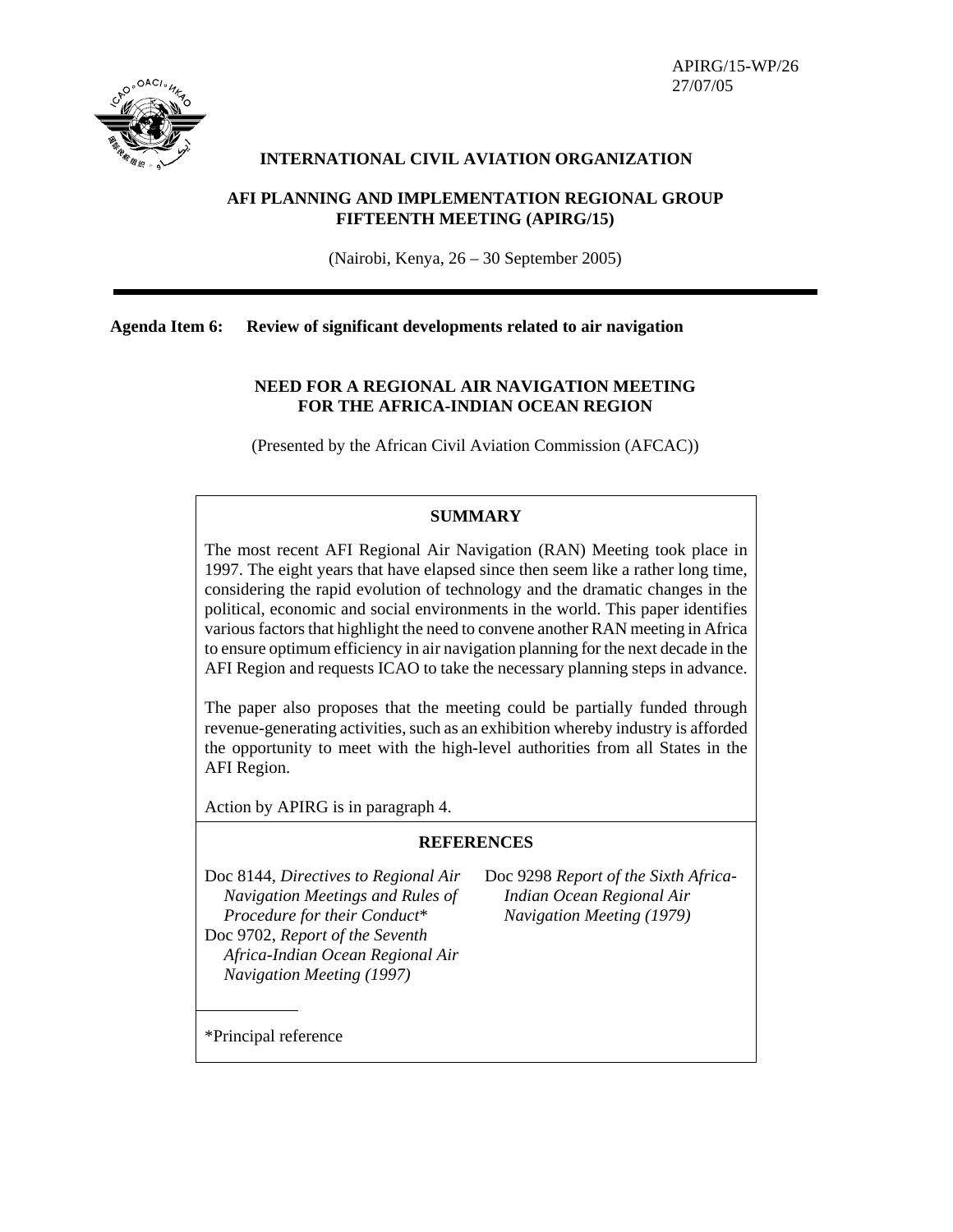# 1. **INTRODUCTION**

1.1 The objective of a regional air navigation (RAN) meeting is to prepare or amend a regional air navigation plan for the region concerned that will lead to an integrated international civil air navigation system for the region, which should be adequate for at least five years. The decision to convene a RAN meeting is made by the Council of ICAO in light of proposals of the Air Navigation Commission (ANC), which also establishes the agenda for the meeting.

1.2 To this end, reports of planning and implementation regional groups (PIRGs) are reviewed by the Air Navigation Commission, which makes recommendations to the Council for their adoption. It is therefore the responsibility of the Africa-Indian Ocean Planning and Implementation Regional Group (APIRG) to consider and advise the Commission on the need to convene a regional air navigation meeting, when required.

## 2. **HISTORY OF REGIONAL AIR NAVIGATION (RAN) MEETINGS IN THE AFI REGION**

2.1 From the table below, it can be seen that the first RAN meeting took place in 1949 and the most recent in 1997, with an average interval of approximately six years. To date, the meetings have developed a regional plan with associated implementation dates, taking into account information received from States.

2.2 The eight years that have elapsed since 1997 seem like a rather long time, considering the rapid evolution of technology and the dramatic changes in the political, economic and social environments in the world. The Africa-Indian Ocean Region is a crossroad interfacing three continents — the Americas, Asia and Europe — with a close air navigation interface with the Middle East (MID) Region.

2.3 Harmonization in the interface areas in the regions is a significant task to enable the smooth transition of air traffic flows between areas whose traffic and environmental conditions are significantly different. The interfaces within both the AFI Region itself and its adjacent areas require the full attention of States.

2.4 The most recently convened RAN meeting was the Third Caribbean/South American Regional Air Navigation Meeting (CAR/SAM/3) held in Buenos Aires from 5 to 15 October 1999. This completed the last RAN cycle.

| N <sub>O</sub> | Regional Air Navigation | Location               | Date                             |
|----------------|-------------------------|------------------------|----------------------------------|
| 1              | AFI/1                   | London                 | 22 March - 12 April 1949         |
| 2              | AFI/2                   | Santa Cruz de Tenerife | 17 November – 12 December 1953   |
| 3              | AFI/3                   | Rome                   | 26 January $-19$ February 1960   |
| $\overline{4}$ | LIM AFI (ATS/COM)       | Cairo                  | 1 May $-9$ May 1962              |
| 5              | AFI/4                   | Rome                   | 23 November – 18 December 1964   |
| 6              | AFI/5                   | Rome                   | 10 January $-2$ February 1973    |
| 7              | AFI/6                   | Arusha                 | $20$ November – 12 December 1979 |
| 8              | LIM AFI (COM./MET/RAC)  | Lome                   | 12 April – 27 April 1988         |
| 9              | AFI/7                   | Abuja, Nigeria         | $12$ May $-23$ May 1997          |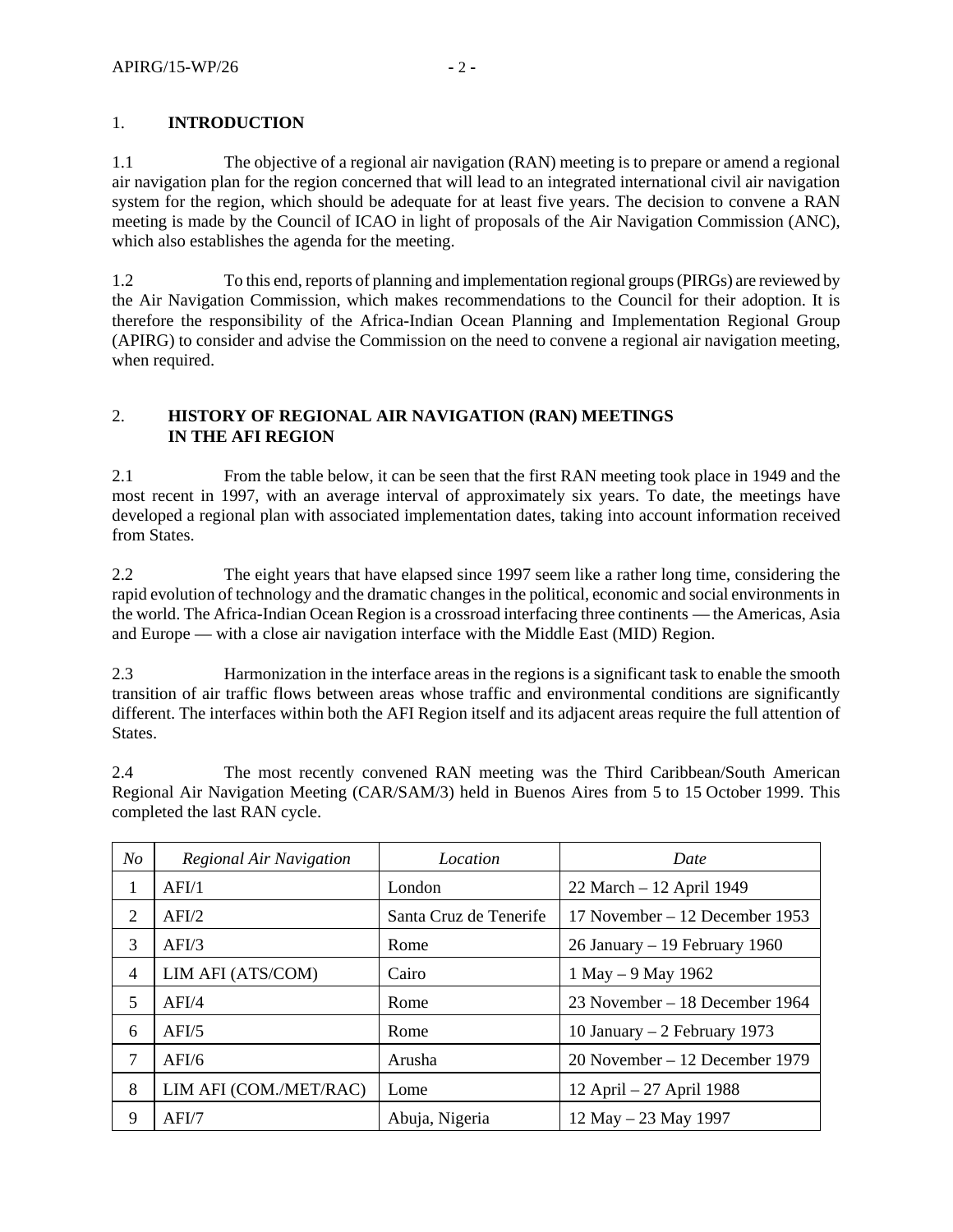#### 3. **THE NEED FOR A RAN MEETING**

3.1 It is important to note that the recommendations and conclusions of the Seventh AFI RAN (AFI/7) Meeting, based on the Tenth Air Navigation Conference, have served as a cornerstone for regional planning in the region since 1997. However, a number of changes in the way that we plan have occurred since that time and should be taken into consideration for the next five years in the regional planning cycle, which will require regional agreement.

3.2 The Eleventh Air Navigation Conference (AN-Conf/11), the 35<sup>th</sup> Session of the ICAO Assembly (A35) and the ICAO Council have also provided instructions for specific implementation and have approved various processes that will contribute to enhanced regional planning. For example, the following items will require agreement at the regional level:

- a) the Statement of Basic Operational Requirements and Planning Criteria as contained in the *Air Navigation Plan — Africa-Indian Ocean Region* (Doc 7474) is out of date and additions to the Statement may be adopted to meet operational conditions specific to the AFI Region;
- b) the ATM concept needs to be reflected in the AFI Air Navigation Plan;
- c) the establishment of regional and sub-regional safety oversight organizations as resolved by the Assembly (Resolution A35-7) to reduce regional deficiencies;
- d) the introduction of the unified strategy to resolve safety-related deficiencies as resolved by A35 and an efficient regional system to monitor implementation;
- e) advanced surface movement guidance and control system (A-SMGCS) implementation;
- f) a plan for uniform air navigation services performance measurement in the region;
- g) the impact of the new CNS technologies on developing countries, where States are required to coordinate and implement solutions based on the principles endorsed at AN-Conf/11 and to consider cooperative regional efforts with other States for the provision of air traffic services;
- h) the establishment of a regional aviation security information exchange and coordination mechanism to strengthen aviation security cooperation amongst AFI States;
- i) the expanded implementation of approach with vertical guidance (APV) operations throughout the AFI Region, specifically in areas with limited ground-based infrastructure;
- j) the implementation ADS-B to enhance substantial safety and capacity benefits, specifically at the higher levels;
- k) a harmonized contingency phased response plan to address any future recurrence of SARS or similar communicable diseases;
- l) the Global Plan and its relation to the AFI Regional Air Navigation Plan;